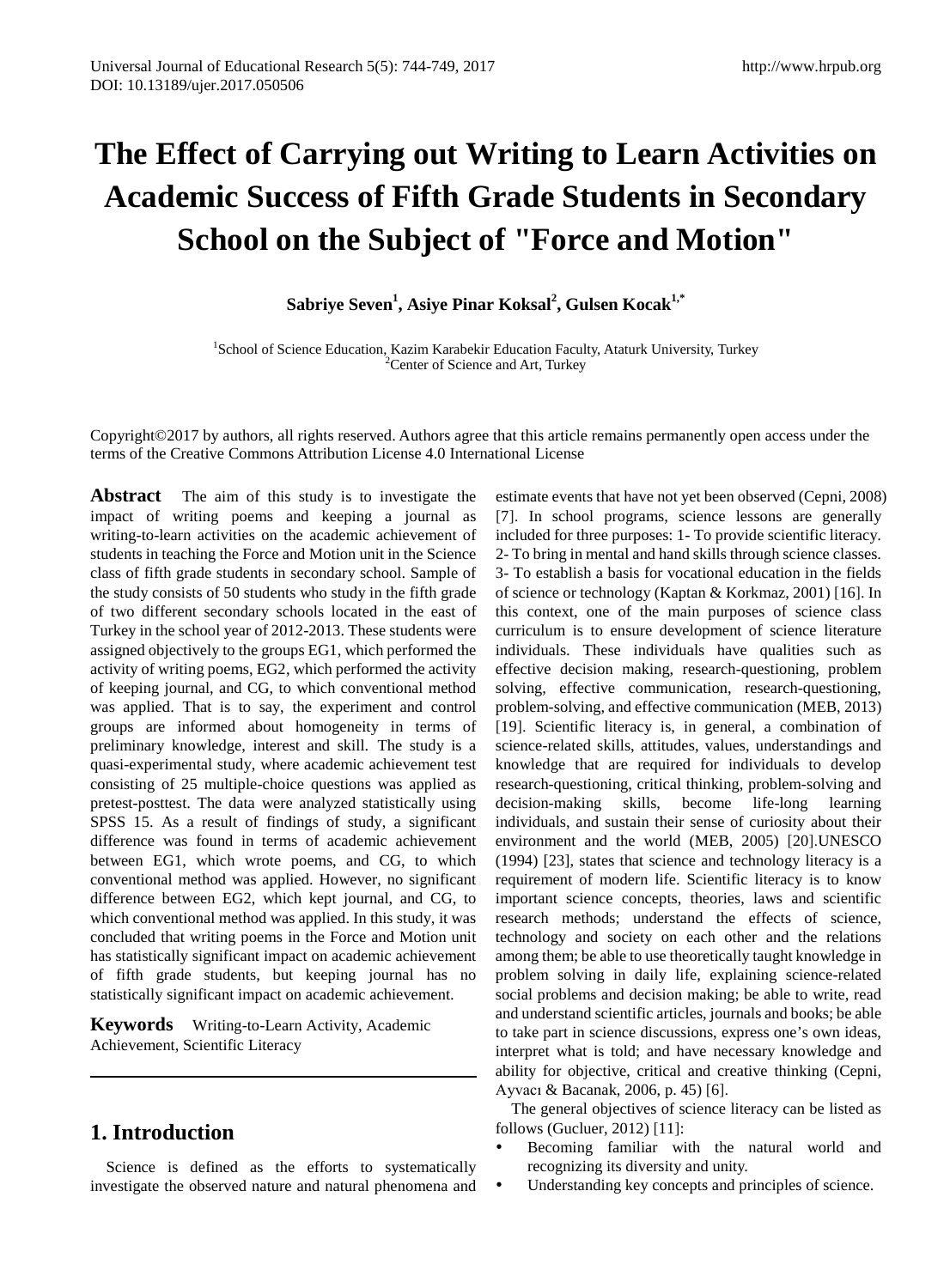- Being aware of certain important links that connect science, mathematics, and technology.
- Understanding that science, mathematics and technology are the product of human efforts; and recognizing the strengths and limitations that it brings to those areas.
- Having have scientific thinking capacity.
- Using science knowledge and ways of scientific thinking for individual and social purposes.

Writing that supports scientific literacy has attracted the attention of scientists in the fields of linguistics, psychology and literature for the last 50 years (Gunel, Kabatas-Memis, Buyukkasap, 2009) [13]. Especially between 1960 and 1970, the integration of education and writing and the application of it in all subject areas were greatly encouraged by educators and researchers (Britton, Burgess, Martin, McLeod & Rosen, 1975; Bangert-Drowns, Hurley & Wilkinson, 2004) [5], [2]. Writing is one of the most frequently used educational activities in ensuring critical thinking of students, the structuring of new knowledge and the advancement of learning (DeNight, 1992; Klein, 1999) [10], [17].

Among the benefits of writing, the benefit of preserving the subject content and making the subject understandable holds an important place (Bangert-Drowns, Hurley & Wilkinson, 2004) [2]. It also encourages students to develop metacognitive skills and to think about learning strategies (Brewster, C. & Klump, J. (2004) [4]. The act of writing deepens understanding of the content of subject, develops critical thinking, collaborative learning and communication skills; reinforces having command of science, concepts and principles; and also contributes to other elements of communication such as reading, speaking and listening (Chatel, 1997) [9]. Writing requires the active organization of personal understandings (Bangert-Drowns, Hurley & Wilkinson, 2004) [2].Thus, the act of writing forces writer to write his feelings more clearly (Yıldız & Buyukkasap, 2011) [25].

The above-mentioned act of writing is a writing-to-learn activity such as writing letter, preparing brochure, preparing poster, writing poems, creating concept map and keeping journal that is not traditional writing but facilitates critical thinking and conceptual change (Klein, 1999; Tynjala, 1998; Mason & Boscolo, 2000) [17], [22], [18]. Beretier and Scardamalia (1987) [3] suggested the models of knowledge-telling and knowledge-transforming in relation to writing-to-learn activity. In knowledge-telling model, students choose a topic systematically, recall understandings, a draft is prepared, mistakes are corrected and final copy is prepared. In such type of writing, the process is linear and away from socio-cultural interaction. According to this model, achievement of an individual depends on the amount of knowledge he stores in his memory. On the other hand, knowledge-transforming model encourages educators in cases such as setting goals, identifying readers, thinking, negotiating, strategic planning, review and reflection. Knowledge-transforming is mediated by an active problem solving (Beretier & Scardamalia, 1987; Yore, Hand & Prain, 1999) [3], [26].

Yore, Hand & Prain, (1999) [26] list some of the requirements in writing class as follows:

- Writing is used to promote learning.
- Student and professor interact during the writing process.
- Writing plays a major role in course grades.
- Students produce a minimum of 4,000 words of text.
- Class enrollment is limited to 20 students.

In subsequent studies, writing-to-learn as an area of content has been categorized in two, namely expressive writing and product-oriented writing. Expressive writing allows for students to investigate their personal thoughts without concern for compromise, while product-oriented writing is more formal and requires attention for literacy image (Chatel & Lord, 1998; Sorensen, 1998) [8], [21]. The table gives some examples of these two writing-to-learn categories.

|  |  | <b>Table 1.</b> Expressive and Product-Oriented Writing Table |  |
|--|--|---------------------------------------------------------------|--|
|--|--|---------------------------------------------------------------|--|

| Essays<br>* Writing to reach primary information<br><b>Research Reports</b><br>Free Writing<br><b>Laboratory Reports</b><br>Brainstorming<br><b>Book Reports</b><br>Concept Map<br>Persuasive Dialogues<br>Problem Analysis<br>Editorial<br>*Writing to express claims<br>Letter to the Editor<br>Keeping journal<br>Speaking<br>Taking notes<br>Movie, documentary and book criticism<br>Keeping diary<br>News Reports<br><b>Summaries</b><br><b>Newspaper Articles</b><br>Peer dialogues<br>Advertisements<br>Lecture notes | <b>Expressive Writing</b> | Product-Oriented Writing |
|-------------------------------------------------------------------------------------------------------------------------------------------------------------------------------------------------------------------------------------------------------------------------------------------------------------------------------------------------------------------------------------------------------------------------------------------------------------------------------------------------------------------------------|---------------------------|--------------------------|
|                                                                                                                                                                                                                                                                                                                                                                                                                                                                                                                               |                           | Announcements            |

\* This model was adapted from expressive writing and product-oriented writing tables of Chatel and Lord (1998)[8] as writing-to-learn model.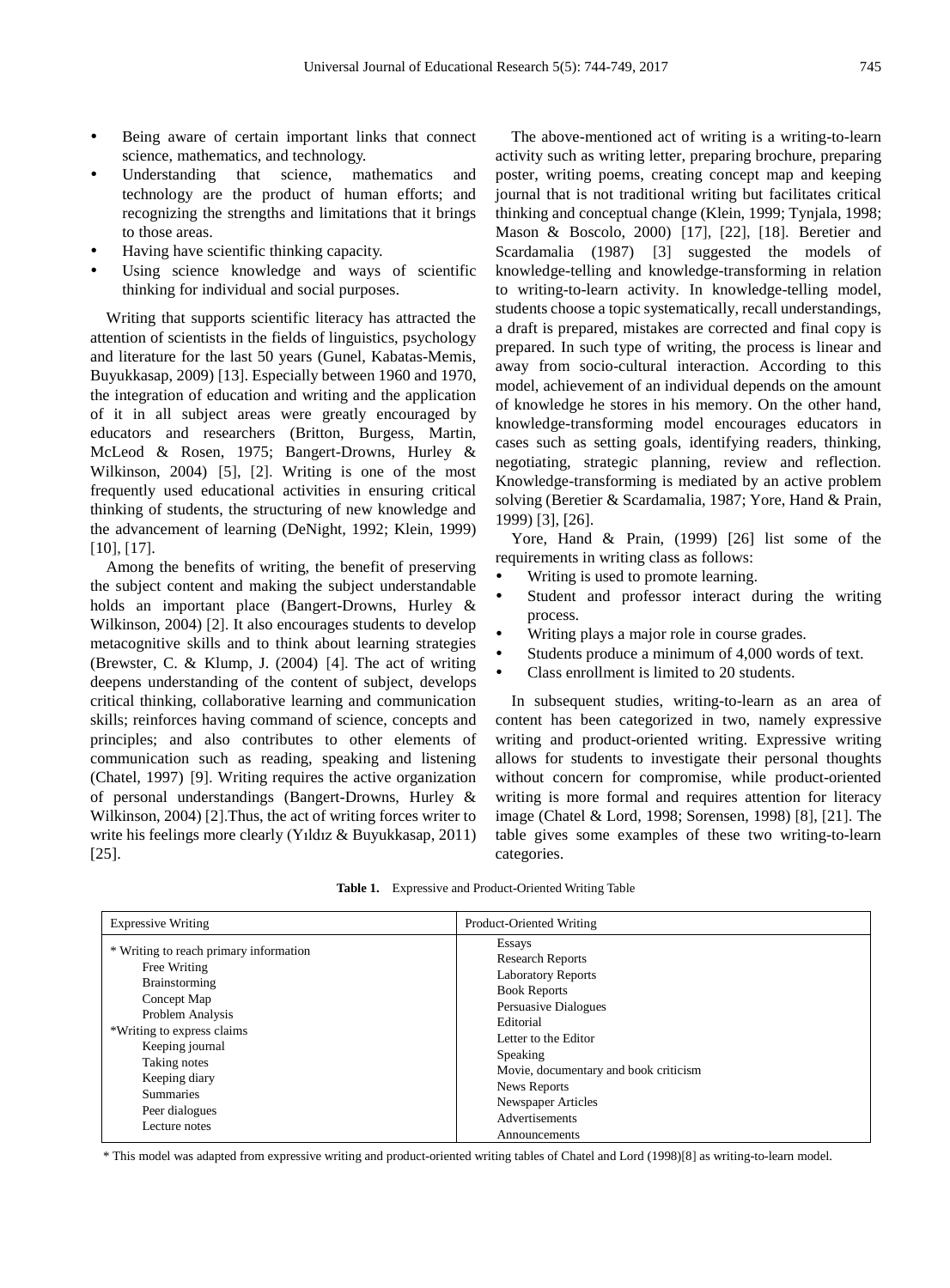The purpose of this study is to investigate how the use of poems and journal by students as non-traditional types of writing affects their learning of Force and Motion unit in the science class and how students see the process from their perspective. In this context, research question is as follows:

 How does writing poems and keeping journal as writing-to-learn activities affect the learning of "Force and Motion" unit by students?

# **2. Method**

#### **2.1. Research Model**

The study is a quasi-experimental study and was conducted with 50 fifth grade students of a secondary school located in the east of Turkey. The impact of act of writing poems on academic achievement was examined in one of the experimental groups (EG1). In another experimental group (EG2), the impact of act of keeping journal on academic achievement was investigated. In the control group (CG), the impact of traditional method on academic achievement was examined.

#### **2.2. Study Group**

Sample of the study consists of 50 students who study in the fifth grade of two different secondary schools located in the east of Turkey in the school year of 2012-2013. The number of girls and boys of these students is like the following table 2. The students were divided into a control group and two experimental groups with unbiased assignment method. That is to say, the experiment and control groups are informed about homogeneity in terms of preliminary knowledge, interest and skill. These students were assigned objectively to the groups EG1, which performed the activity of writing poems, EG2, which performed the activity of keeping journal, and CG, to which conventional method was applied. The study is a quasi-experimental study, where academic achievement test consisting of 25 multiple-choice questions was applied as pretest-posttest. The data were analyzed statistically using SPSS 15.

**Table 2.** Number of Female and Male Students in the Classes in which the Applicant Performed

| <b>GROUPS</b>                | <b>SEX</b>  |               | <b>TOTAL</b>   |
|------------------------------|-------------|---------------|----------------|
|                              | <b>MALE</b> | <b>FEMALE</b> |                |
| EG1<br>EG <sub>2</sub><br>CG | 10          | 10            | 17<br>17<br>16 |
| <b>TOTAL</b>                 | 28          | 22.           |                |

#### **2.3. Study Process**

The sample consisted of a total of 50 students in three sections of 6th grade. The same teacher attended experimental groups and control group. The teacher used the same method and technique of teaching for all three groups. Firstly, the teacher introduced basic concepts about the subject and covered the formulas of the subject with their ways of derivation. Then the teacher ended the subject by solving many questions. All three groups took notes about what the teacher said.

Students in the experimental group were given guidelines about directives on writing poems and keeping journal. Also, they were verbally told about how to write poems and how to keep journal. Moreover, other types of writing were briefly mentioned. Course notebooks of students in the control group were also examined.

Before the study started, all students were subjected to subject-based science achievement test as pre-test and instructional time of 4 hours per week for 4 weeks was spent for the "Force and Motion" unit. The "Force and Motion" unit was covered for all groups in the study by the same teacher using the same method and technique. Upon completion of writing activities, the students were subjected to subject-based science achievement test about "Force and Motion" as post-test.

The process of application is shown in Tables 3, 4 and 5.

| WEEK   | <b>EXPERIMENTAL GROUPS 1 (WRITING POEMS)</b>                               |
|--------|----------------------------------------------------------------------------|
| Week 1 | Application of pre-test                                                    |
| Week 2 | Distribution of guidelines of writing poems and teaching of application    |
| Week 3 | Introduction of basic concepts about Force and Motion                      |
| Week 4 | Covering formulas and their ways of deviation – Performing laboratory work |
| Week 5 | Solving questions – Submission of assignment about writing poems           |
| Week 6 | Assessment and Feedback – Correcting and submitting the poems              |
| Week 7 | Application of post-test                                                   |

**Table 3**. Study Plan of Experimental Group 1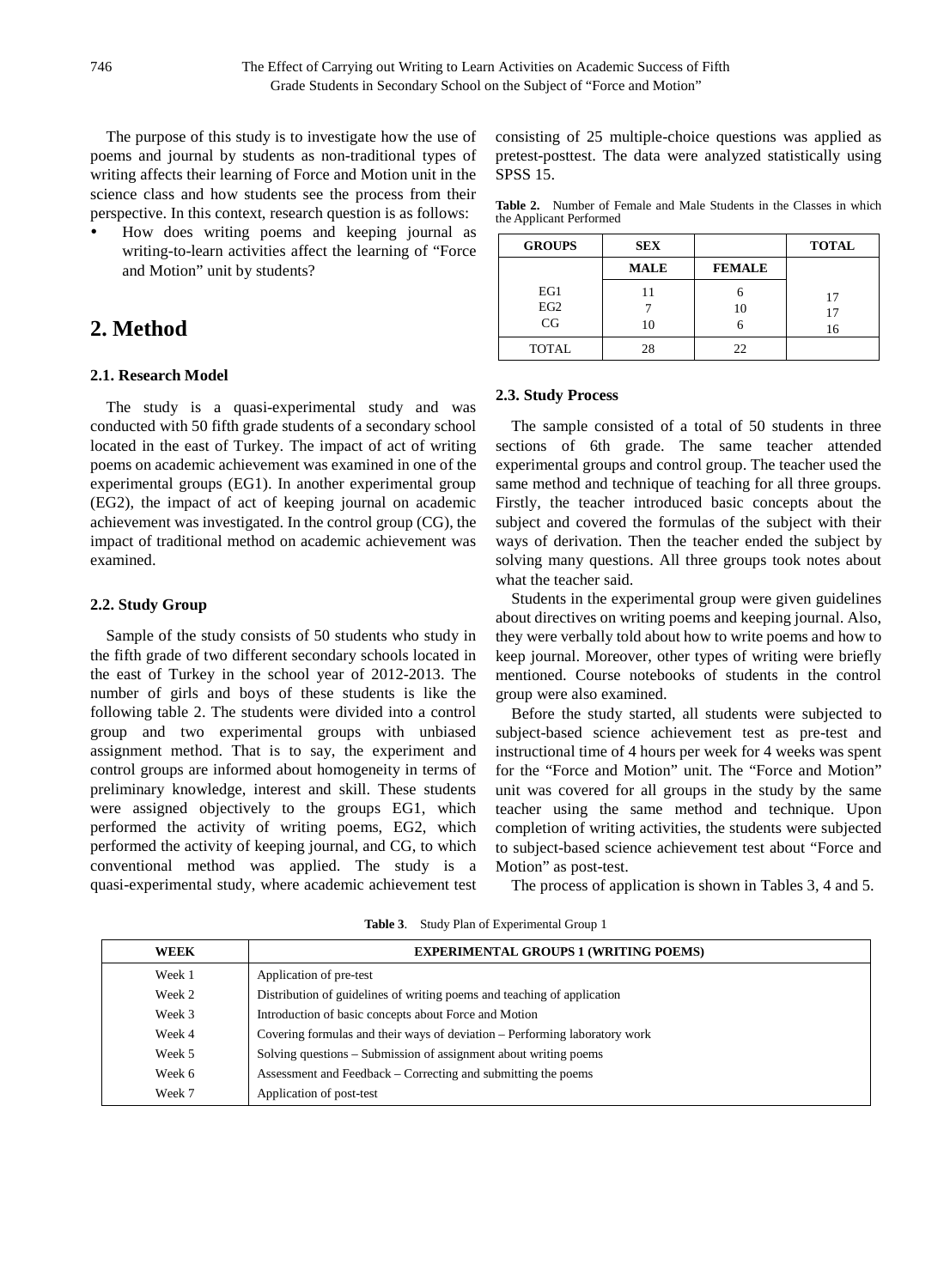**Table 4.** Study Plan of Experimental Group 2

| <b>WEEK</b> | <b>EXPERIMENTAL GROUPS 2 (KEEPING JOURNAL)</b>                             |
|-------------|----------------------------------------------------------------------------|
| Week 1      | Application of pre-test                                                    |
| Week 2      | Distribution of guidelines of keeping journal and teaching of application  |
| Week 3      | Introduction of basic concepts about Force and Motion                      |
| Week 4      | Covering formulas and their ways of deviation – Performing laboratory work |
| Week 5      | Solving questions – Submission of assignment about keeping journal         |
| Week 6      | Assessment and Feedback – Correcting and submitting the journals           |
| Week 7      | Application of post-test                                                   |

**Table 5**. Study Plan of Control Group

| <b>WEEK</b> | <b>CONTROL GROUP</b>                                                       |
|-------------|----------------------------------------------------------------------------|
| Week 1      | Application of pre-test                                                    |
| Week 2      | Examination of course notebook                                             |
| Week 3      | Introduction of basic concepts about Force and Motion                      |
| Week 4      | Covering formulas and their ways of deviation – Performing laboratory work |
| Week 5      | Solving questions                                                          |
| Week 6      | Checking whether what teacher told are written down                        |
| Week 7      | Application of post-test                                                   |

#### **2.4. Data Collection Tools**

In the force and motion unit, subject-based science achievement test was used as a data collection tool. The test was applied as pre-post test at the beginning and end of study. The science achievement test includes 25 multiple-choice questions. This test was prepared by researcher using the questions asked in the exams organized by the Ministry of National Education. In order to maintain face validity of subject-based science achievement test, opinions of two instructors, research assistants and three science teachers from secondary school were received.

#### **2.5. Analysis of Data**

The data obtained from the study were analyzed using the SPSS 15.0 statistical software package. The following statistical methods were used to find answer to research problems.

1. "Kruskal-Wallis H Test" was used to determine whether there is a significant difference between the results of pre-tests that were applied to experimental groups where the activities of writing poems and keeping journal were used (EG1 and EG2) and the control group where traditional teaching method was applied.

2. "Mann Whitney U Test" was used to determine whether there is a significant difference between the results of post-tests that were applied to EG1, which performed the act of writing poems, and CG, to which traditional method was applied.

3. "Mann Whitney U Test" was used to determine whether there is a significant difference between the results of post-tests that were applied to EG2, which performed the act of keeping journal, and CG, to which traditional method was applied.

### **3. Findings**

Research findings were found using the SPSS 15 statistical software.

#### **3.1. Pre-Test Findings of Force and Motion Unit**

Before the application, students in the experimental and control groups were subjected to pre-test that covers the "Force and Motion" unit in the Science Curriculum of  $5<sup>th</sup>$ Grade of Secondary School. Accordingly, Kruskal-Wallis H test was used to research the impact of three different methods. When Table 6 is examined, it is observed that there is no statistically significant difference between the groups at a significance level of  $p < 0.05$ .

**Table 6.** Pre-Test Findings

| Group           |    | Mean Rank | $\sim$ |      |
|-----------------|----|-----------|--------|------|
| EG1             |    | 24.50     |        |      |
| EG <sub>2</sub> | 19 | 22.29     | 2.223  | .329 |
| CG              |    | 29.10     |        |      |

#### **3.2. Post-Test Findings of Force and Motion Unit**

"Mann Whitney U Test" was used to determine whether there is a significant difference between the results of post-tests that were applied to EG1, which performed the act of writing poems, and CG, to which traditional method was applied. When Table 7 is examined, it is observed that there is statistically significant difference between the groups at a significance level of  $p < 0.05$ 

**Table 7.** Post-Test Findings

| Group |    | Mean Rank | Rank Sum |        | n    |
|-------|----|-----------|----------|--------|------|
| EG1   |    | 20.77     | 228.50   | 57.500 |      |
| CG    | 20 | 13.38     | 267.50   |        | .029 |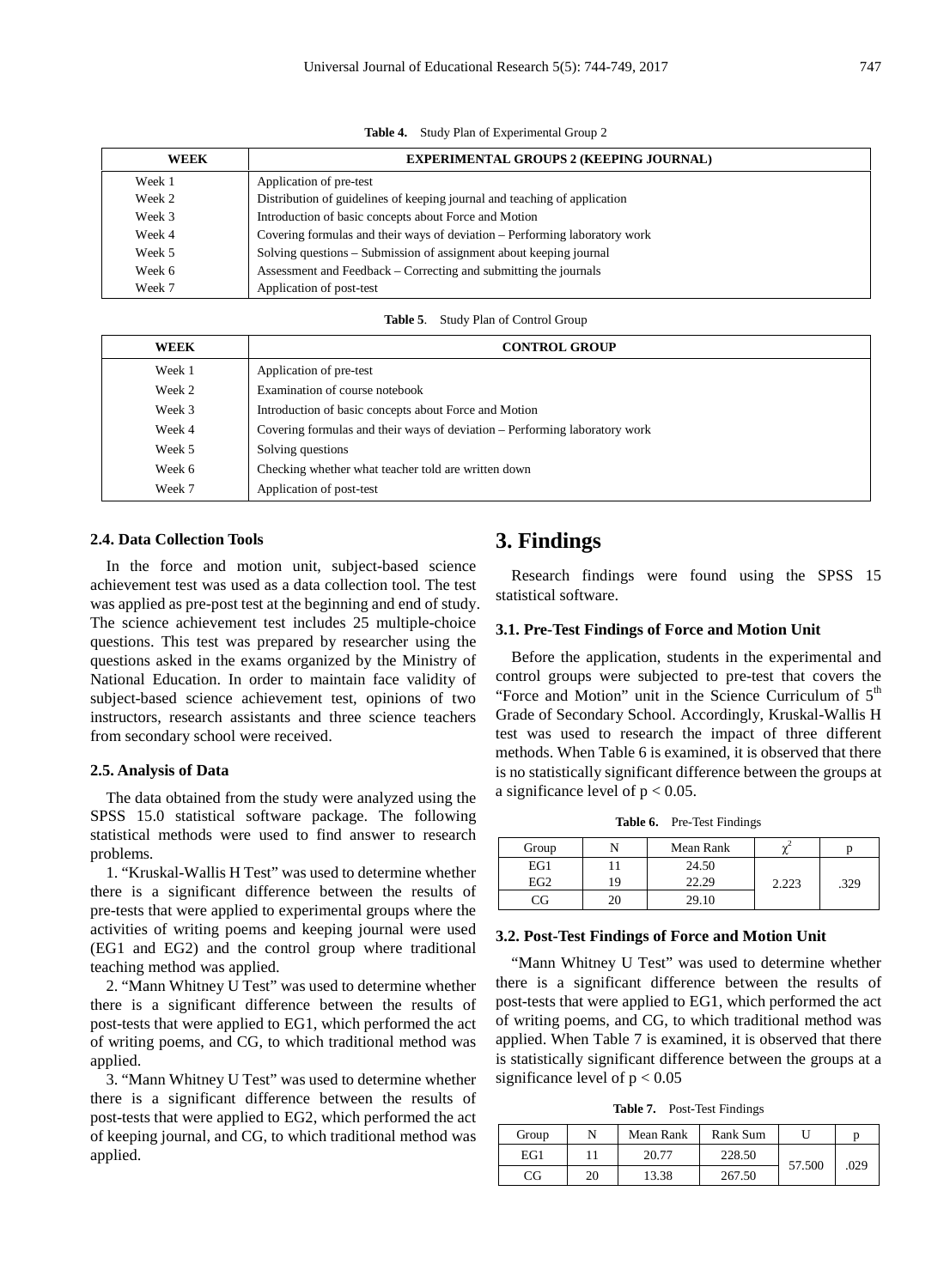"Mann Whitney U Test" was used to determine whether there is a significant difference between the results of post-tests that were applied to EG2, which performed the act of keeping journal, and CG, to which traditional method was applied. When Table 8 is examined, it is observed that there is no statistically significant difference between the groups at a significance level of  $p < 0.05$ .

| Group           | N  | Mean<br>Rank | Rank<br>Sum |         | p    |
|-----------------|----|--------------|-------------|---------|------|
| EG <sub>2</sub> | 19 | 22.00        | 418.00      | 152.000 | .284 |
| CG              | 20 | 18.10        | 362.00      |         |      |

**Table 8.** Post-Test Findings

## **4. Discussion and Conclusion**

The aim of this study is to investigate the impact of writing poems and keeping a journal as writing-to-learn activities on the academic achievement of students in teaching the Force and Motion unit in the Science class of fifth grade students in secondary school. Research problem of the study is whether there is a difference between post-test performance of students who performed the act of writing poems and students who were subjected to traditional method and post-test performance of students who performed the act of keeping journal and students who were subjected to traditional method. At the end of study, it was found that writing poems in the Force and Motion unit has impact on academic achievement of fifth grade students but keeping journal does not have significant impact on their academic achievement. The main factor in making the poetry writing group more successful can be explained as follows; few words are used in poetry. And it means a lot. The students have tried to simplify what they understand by working hard to write poetry with their understanding. This has enabled them to think intensively and internalize their work for that work. Because writing poetry is not a simple process, it affects the development of skills such as thinking, expressing, rhyming, fluent expression, developing mental dictionaries, cooperative learning (Akyol ve Dikici, 2009) [1]. As a result of this study and other studies conducted on this subject, the use of different writing-to-learn activities by teachers in classroom environment will benefit them in many aspects. Besides these benefits, writing-to-learn activities will make positive contribution to learning of students, and develop their skills of remembering, commenting, eliminating misconceptions, reinforcing the subject, and making reasonable explanation.

The number of studies and researches conducted on the use of writing-to-learn activities in science classes has increased in the last 10 years (Gunel, Hand &Prain, 2007) [12]. As a result of these studies, it is suggested in many studies that writing-to-learn activities make different contributions to learning and the activities of writing develop communication skills of students (Tynjala 1998; Hohenshell et al. 2004; Transfers, Uzoglu, 2010) [24]. Also, writing-to-learn activity can be considered as a means of meaningful learning, in other words making the knowledge meaningful in a way to help conceptual change of students, not just writing down the information (Mason and Boscolo, 2000; Uzoglu, 2010) [18], [24].

Considering this study and other studies conducted on the subject, the use of writing-to-learn activities by teachers will have many benefits. For example, the study conducted by Mason and Boscolo (2000)[18] revealed that students performed conceptual change easier through the writing-to-learn activity. According to Hand, Prain, Lawrence & Yore (1999)[14], writing in science classes makes it easier for students to research different ideas, helps students in integrating their prior knowledge with new concepts or integrating different concepts with each other and thus serves to understand and think these concepts and evaluate the claims about these concepts.

The following recommendations can be made in the light of findings obtained from this study:

- 1. Studies can be conducted on the impact of writing-to-learn activities other than those used in this study on achievement of students (story, concept map, poster etc.).
- 2. This study was conducted with fifth grade students of primary school. Other studies can be conducted with students from 6th, 6th and 8th grades and high school level.
- 3. This study attempted to determine whether two different writing activities have impact on student achievement. Students can perform more than two writing activities and its impact can be determined on student achievement in similar studies.
- 4. This study was conducted using the force and motion unit. Similar studies can be conducted with different units.
- 5. Similar studies can also be conducted in other classes other than science.

## **REFERENCES**

- [1] Akyol, C., & Dikici, A.(2009). The influence of poetry teaching techniques on students' attitudes and attitudes. *Elementary Education Online, 8*(1), 48-56.
- [2] Bangert-Drowns, R.L., Hurley, M.M., & Wilkinson, M. (2004). The Effects of School-Based Writing-to-Learn Interventions on Academic Achievement: A Meta-Analysis. *Review of Educational Research, 74*(1), 29–58.
- [3] Bereiter, C., & Scardamalia, M. (1987). *The Psychology of Written Composition*. Hillsdale, NJ: Erlbaum.
- [4] Brewster, C., & Klump, J. (2004). *Writing to learn, learning to write: Revisiting writing across the curriculum in northwest secondary schools*. Portland, Oregon: Northwest Regional Educational Laboratory.